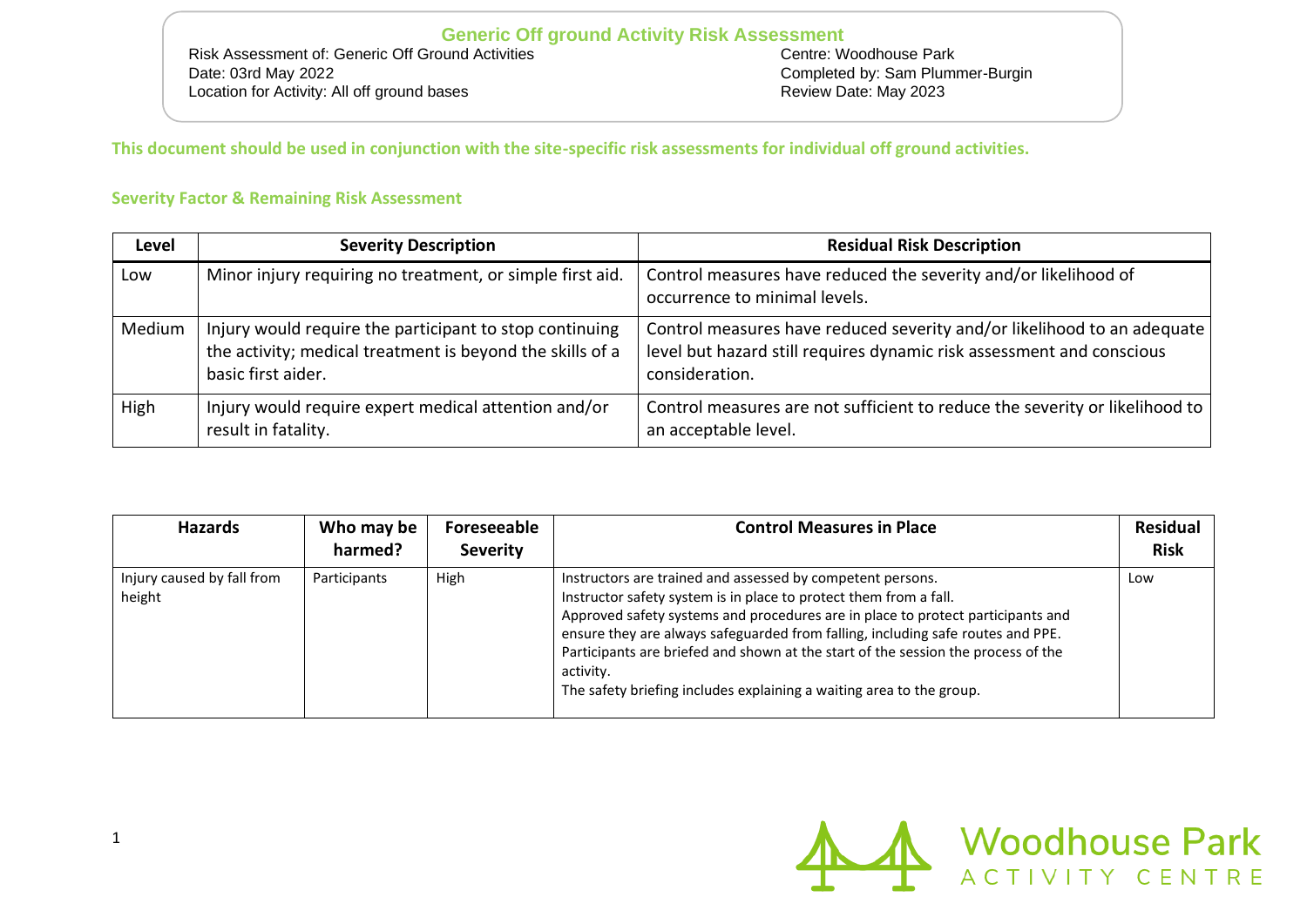#### **Generic Off ground Activity Risk Assessment**<br> **Centre: Woodhouse Park**<br>
Centre: Woodhouse Park Risk Assessment of: Generic Off Ground Activities Date: 03rd May 2022<br>
Location for Activity: All off ground bases<br>
Location for Activity: All off ground bases<br>
Completed by: Sam Plummer-Burgin<br>
Review Date: May 2023 Location for Activity: All off ground bases Injury caused failure of  $\overline{\phantom{a}}$  $\overline{\phantom{a}}$  Medium  $\overline{\phantom{a}}$  All participants and instructors will wear a helmet throughout the activity. Activity will Low

| Injury caused failure of<br>equipment/base/<br>surroundings, including<br>objects falling from height | Anyone in<br>vicinity | Medium | All participants and instructors will wear a neimet throughout the activity. Activity will<br>be set up in line with activity procedure document including functional checks before<br>use.<br>Participants are told to remove all objects from their pockets at the start of the<br>session.<br>All safety equipment is inspected on a daily, monthly and annual basis with appropriate<br>records kept.<br>All structures, trees and anchor bolts are checked on an annual basis by a competent<br>person. | LOW |
|-------------------------------------------------------------------------------------------------------|-----------------------|--------|--------------------------------------------------------------------------------------------------------------------------------------------------------------------------------------------------------------------------------------------------------------------------------------------------------------------------------------------------------------------------------------------------------------------------------------------------------------------------------------------------------------|-----|
| Slips and trips caused by<br>uneven surfaces                                                          | Anyone in<br>vicinity | Low    | Careful consideration of route to and from the activity and make participants aware of<br>any hazards within base area.<br>All unused equipment and ropes are kept tidy or away in the appropriate store.<br>Participants are instructed to wear appropriate footwear with no open toe or slip-on<br>shoes.                                                                                                                                                                                                  | Low |
| Injury caused by<br>entrapment, including<br>strangulation                                            | Participants          | High   | At the start of the session, participants are instructed to tie long hair back and remove<br>any dangling jewellery from their ears or around their necks or wrists.<br>All loose items of clothing are removed.<br>Participants are briefed to keep their hands low away from belay devices.<br>All harnesses are checked when they are put on and again before the participant<br>completes the activity.                                                                                                  | Low |

| <b>Hazards</b>                                            | Who may be<br>harmed? | Foreseeable<br><b>Severity</b> | <b>Control Measures in Place</b>                                                                                                                                                                                                                             | <b>Residual</b><br><b>Risk</b> |
|-----------------------------------------------------------|-----------------------|--------------------------------|--------------------------------------------------------------------------------------------------------------------------------------------------------------------------------------------------------------------------------------------------------------|--------------------------------|
|                                                           |                       |                                | Ropes are checked so as not to cause injury through strangulation.                                                                                                                                                                                           |                                |
| Injury resulting from<br>unsupervised use of<br>equipment | Anyone in<br>vicinity | High                           | Where possible operational equipment is removed or made inaccessible when not<br>supervised.<br>Visual deterrents used where deemed to benefit - e.g. signage, fences, etc.                                                                                  | Low                            |
| Injury resulting from<br>participation in the<br>activity | Participants          | Medium                         | Participants are fully briefed in how to be safe during the activity and this will be<br>monitored by the instructor throughout the activity.<br>All staff are first aid trained.<br>All activities have a first aid kit and a radio nearby to contact help. | Low                            |